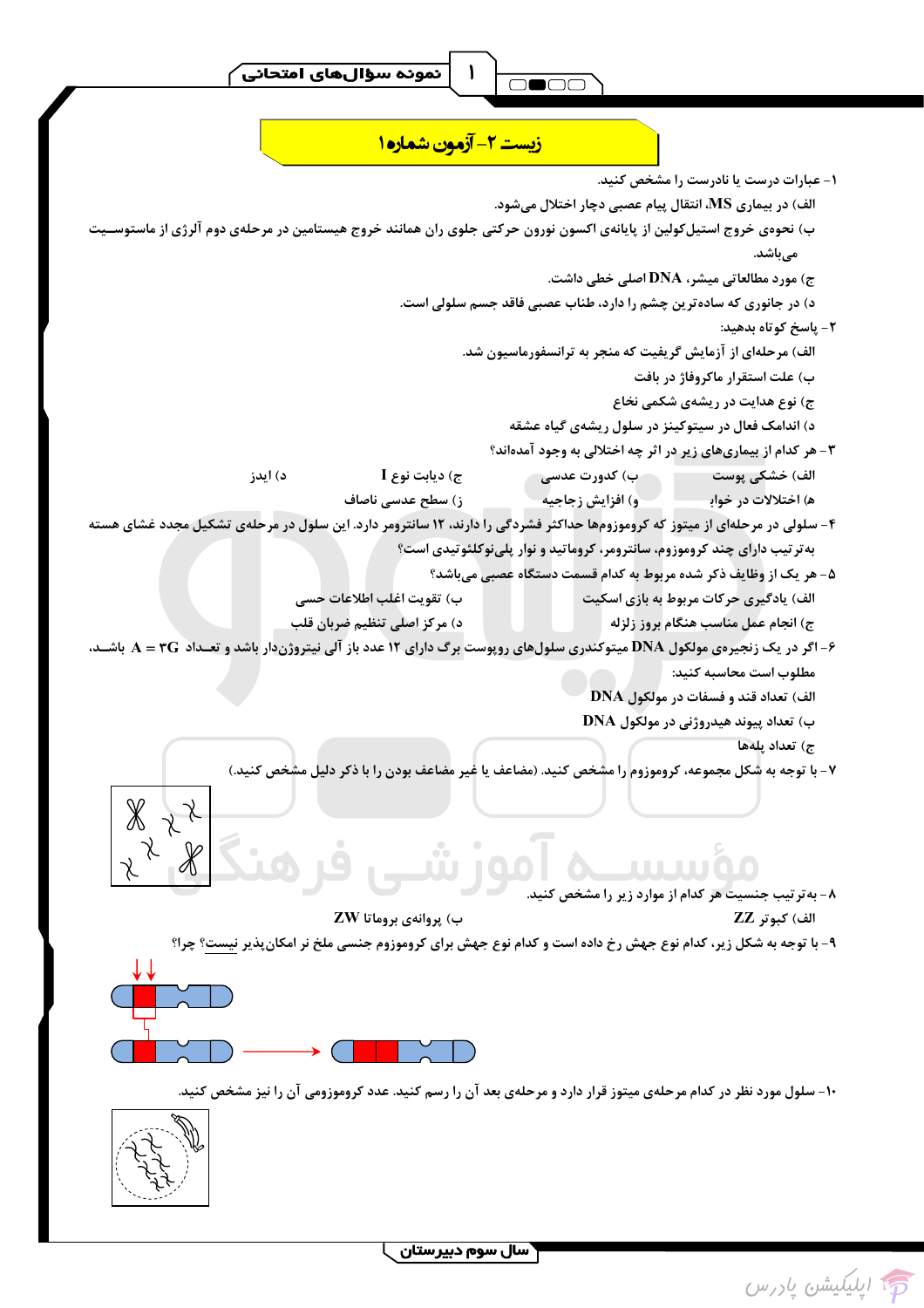

۱۷- از تصویر مقابل برای تشخیص کدام مورد استفاده می شود.

الف) نقطهي كور

ب) لکەي زرد

ِ سال سوم دبیرستان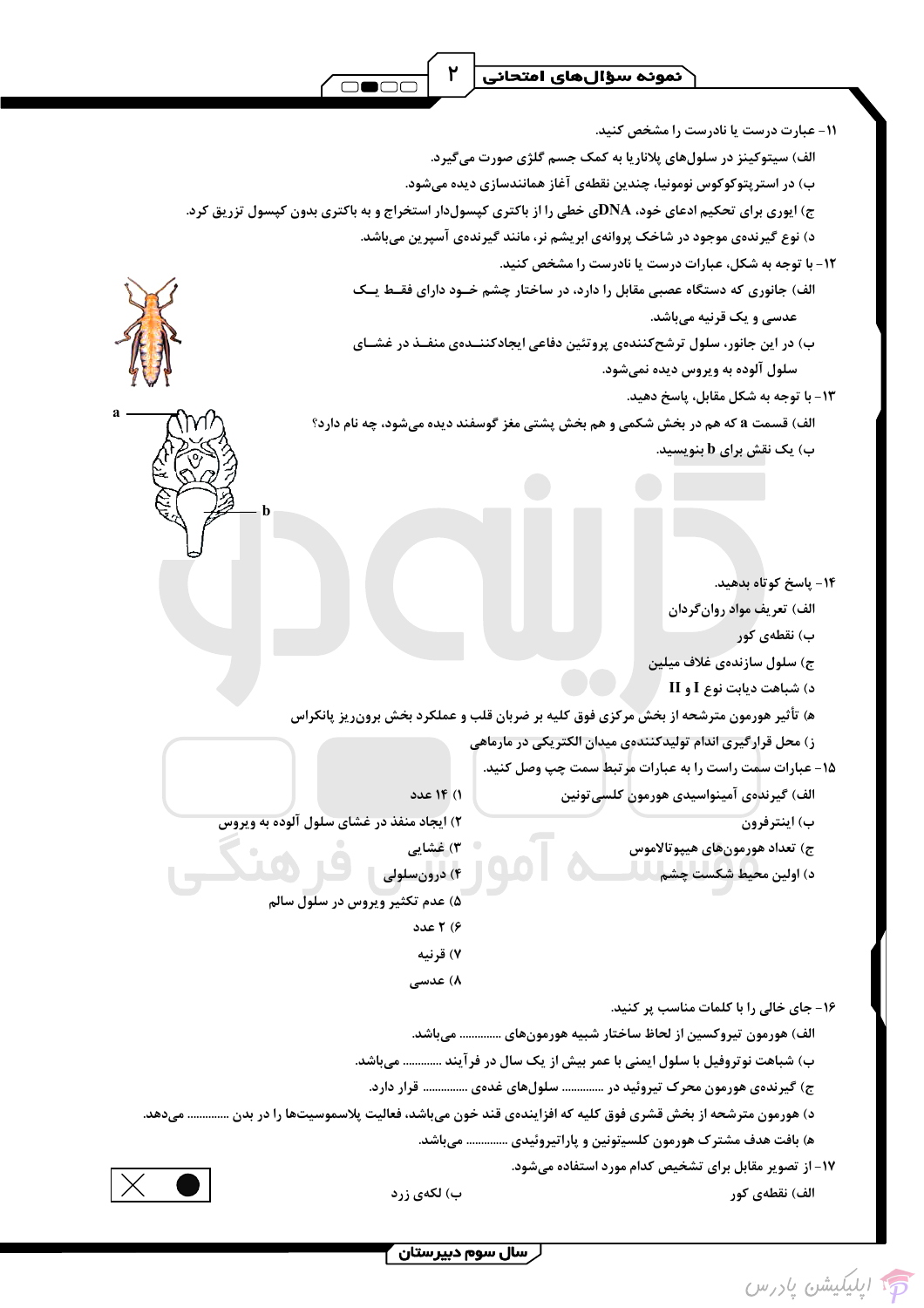$\mathbf{r}$ 

|                                                                                                            | ۱۸- پاسخ کوتاه بدهید.                                                                                                 |  |  |  |  |  |  |
|------------------------------------------------------------------------------------------------------------|-----------------------------------------------------------------------------------------------------------------------|--|--|--|--|--|--|
|                                                                                                            | الف) اولین مکان تبدیل انرژی در گوش                                                                                    |  |  |  |  |  |  |
|                                                                                                            | ب) علت شمارش گلبول سفید در بیماری آپاندیس                                                                             |  |  |  |  |  |  |
| ج) نوع غلاف گیرندهی پوست که این گیرنده در بالای غشای پایه نیز دیده میشود.                                  |                                                                                                                       |  |  |  |  |  |  |
|                                                                                                            | د) ویژگی مشترک پروتئین مکمل و پرفورین                                                                                 |  |  |  |  |  |  |
|                                                                                                            | ۱۹- با توجه به شکل، عبارات درست یا نادرست را مشخص کنید.                                                               |  |  |  |  |  |  |
|                                                                                                            | الف) جنس A و B شبيه هم است.                                                                                           |  |  |  |  |  |  |
|                                                                                                            | ب) در سطح سلول از B، چندین نوع دیده میشود.                                                                            |  |  |  |  |  |  |
|                                                                                                            |                                                                                                                       |  |  |  |  |  |  |
|                                                                                                            |                                                                                                                       |  |  |  |  |  |  |
|                                                                                                            |                                                                                                                       |  |  |  |  |  |  |
|                                                                                                            |                                                                                                                       |  |  |  |  |  |  |
|                                                                                                            | ۲۰- عبارات سمت راست را به عبارات مرتبط سمت چپ وصل کنید.                                                               |  |  |  |  |  |  |
| الف) ليزوزيم                                                                                               | ۱) آنزیم تخریبکنندهی دیوارهی سلولی باکتری                                                                             |  |  |  |  |  |  |
| ب) ليزوزوم                                                                                                 | ۲) سلول ایمنی تولیدکنندوی پروتئین مکمل                                                                                |  |  |  |  |  |  |
| ج) ماكروفاژ                                                                                                | ۳) دفاع مشترک وال و پلاناریا-                                                                                         |  |  |  |  |  |  |
| د) نوتروفيل                                                                                                | ۴) سلول ایمنی دارای قدرت فاگوسیتوز و دیاپدز                                                                           |  |  |  |  |  |  |
| ه) غیر اختصاصی                                                                                             |                                                                                                                       |  |  |  |  |  |  |
| و )اختصاصی                                                                                                 |                                                                                                                       |  |  |  |  |  |  |
|                                                                                                            |                                                                                                                       |  |  |  |  |  |  |
|                                                                                                            | <u>زیست ۲- آزمون شماره ۲</u>                                                                                          |  |  |  |  |  |  |
|                                                                                                            | ۱- دو وظیفه برای دستگاه ایمنی در انسان بنویسید.                                                                       |  |  |  |  |  |  |
|                                                                                                            | ٢- آنتیژن چیست؟ ماهیت شیمیایی آن چیست؟ توسط کدام بخش از لنفوسیت شناسایی میشود؟                                        |  |  |  |  |  |  |
|                                                                                                            | ۳- با توجه به شکل مقابل که نخستین برخورد یکی از انواع گلبولهای سفید را با آنتیژن نشان میدهد، به سؤالات زیر پاسخ دهید: |  |  |  |  |  |  |
| $(1) \rightarrow$                                                                                          |                                                                                                                       |  |  |  |  |  |  |
|                                                                                                            | الف) نام سلول شمارهی (۱)را بنویسید.                                                                                   |  |  |  |  |  |  |
|                                                                                                            |                                                                                                                       |  |  |  |  |  |  |
|                                                                                                            | ب) کدام یک قادر به تقسیم سلولی <u>نمیباشد</u> ؟                                                                       |  |  |  |  |  |  |
| آموزشی                                                                                                     | ج) کدام یک دستگاه گلژی فراوان تری دارد؟                                                                               |  |  |  |  |  |  |
|                                                                                                            |                                                                                                                       |  |  |  |  |  |  |
|                                                                                                            | د) نام شمارهی (۴) چیست؟                                                                                               |  |  |  |  |  |  |
|                                                                                                            | ۴- در بریدگیهای پوستی چه نوع سلولهایی مانع از انتشار عوامل بیماریزا به سایر بافتها میشوند؟                            |  |  |  |  |  |  |
|                                                                                                            | ۵- در موارد نادر برخی از افراد نقص ایمنی مادرزادی دارند و فاقد تیموس هستند. نتیجهی این فقدان چیست؟                    |  |  |  |  |  |  |
|                                                                                                            | ۶- جنس غلاف میلین چیست؟ چه نقشی دارد و توسط چه سلولهایی تولید میشود؟                                                  |  |  |  |  |  |  |
|                                                                                                            | ۷- برای برقراری پتانسیل آرامش، اختلاف غلظت یونهای سدیم و پتاسیم در دو قسمت غشای نورونها چگونه حفظ میشود؟ توضیح دهید.  |  |  |  |  |  |  |
|                                                                                                            | ۸- هر یک از اعمال زیر در کدام بخش دستگاه عصبی تنظیم میشوند؟                                                           |  |  |  |  |  |  |
| ب) برقراری حالت آرامش در بدن                                                                               | الف) احساس رضايت                                                                                                      |  |  |  |  |  |  |
| د) تنظیم دمای بدن                                                                                          | ج) تعادل بدن                                                                                                          |  |  |  |  |  |  |
|                                                                                                            | ۹- درستی یا نادرستی جملات زیر را مشخص کنید:                                                                           |  |  |  |  |  |  |
| الف) یکی از نورونهای ریشەی شکمی نخاع که باعث تحریک ماهیچەی جلوی ران میشود، یک نورون پسسیناپسی محسوب میشود. |                                                                                                                       |  |  |  |  |  |  |
|                                                                                                            | ب) سلولهای ترشحکنندهی مادهی موممانند مجرای گوش از تغییر شکل غدهی عرق ایجاد میشوند.                                    |  |  |  |  |  |  |
|                                                                                                            | ۱۰- منظور از تطابق در چشم انسان چیست؟ توضیح دهید.                                                                     |  |  |  |  |  |  |
|                                                                                                            |                                                                                                                       |  |  |  |  |  |  |



—<br><mark>\ سال سوم دبیرستان <sub>ب</sub>ا</mark>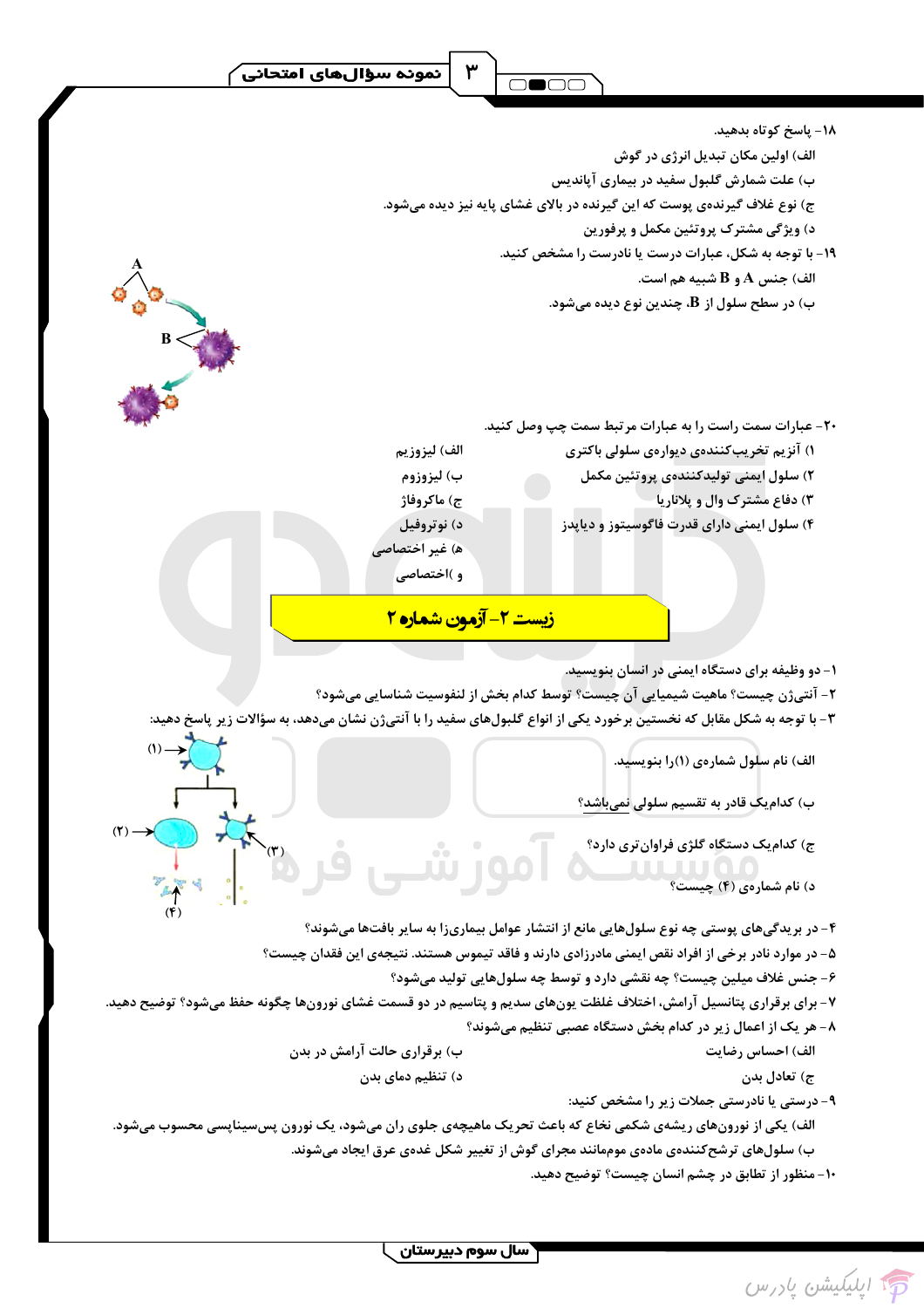۱۱- الف) خارجی ترین استخوان گوش میانی در انسان چه نام دارد و با چه پردهای در تماس است؟ نام ببرید. ب) هر واحد بینایی چشم خرچنگ علاوه بر گیرندهی نوری شامل چه بخشهای دیگری میباشد؟ ج) میدان الکتریکی تولید شده توسط مارماهی چگونه باعث تشخیص اشیای زنده و غیر زنده در محیط میشود؟

۱۲- شکل روبهرو بخشی از مولکول DNA را نشان میدهد؛

الف) در این شکل چند پیوند فسفودیاستر قابل تشخیص است.

- ب) در مولکول مورد نظر چند نوکلئوتید وجود دارد؟
- ج) جفت شدن بازهای دوزنجیرهای پلینوکلئوتیدی از چه اصلی پیروی میکند؟
	- د) برای همانندسازی این مولکول ابتدا چه آنزیمی وارد عمل میشود؟
- ۱۳- چگونه آزمایش ایوری نشان داد که عامل ترانسفورماسیون نمی تواند پروتئین باشد؟
- ۱۴- دو آنزیم مؤثر در همانندسازی DNA را نام برده و برای هر کدام یک عمل بنویسید.
	- ۱۵- گامت چیست؟ در جانوران از چه نوع تقسیمی حاصل میشود؟
- ۱۶- کروموزوم همتا را تعریف کرده و با رسم شکل سادهای آن را در سلولی فرضی با ۴ = ۲n کروموزوم نشان دهید.
- ۱۷- شکل روبهرو که معرف یکی از کروموزومهای سلول و ژنهای موجود در آن است پس از رخداد جهش، چند نوع تغییر در ساختار آن اتفـاق افتاده است؟ نام ببريد.

موز شب

|  |              | B C D E F      |              |       | $\overline{G}$ |  |
|--|--------------|----------------|--------------|-------|----------------|--|
|  |              |                |              |       |                |  |
|  |              |                |              |       |                |  |
|  | $\mathbf{B}$ | $\overline{B}$ | $\mathbf{D}$ | F E G |                |  |

ف هنگ

۱۸- در یک سلول فرضی ۶ = ۲n کروموزوم مرحلهی متافاز میتوز را با رسم شکل سادهای نشان دهید.

- ۱۹- چهار اندامک نام ببرید که قبل از تقسیم سیتوپلاسم باید تقسیم یا قطعهقطعه شوند.
	- ۲۰- برای هر یک از موارد زیر دو تفاوت بنویسید:
		- الف) غدەي برون٫يز و درون٫يز
		- ب) انتقال دهندهی عصبی و هورمون ها
- ٢١- آلدوسترون از كدام غدهي بدن ترشح ميشود (محل دقيق ترشح) و چگونه فشار خون را افزايش ميدهد؟
	- ۲۲- چگونگی عمل هورمونهای آمینواسیدی را به طور خلاصه توضیح دهید.

**Juliu Co** 

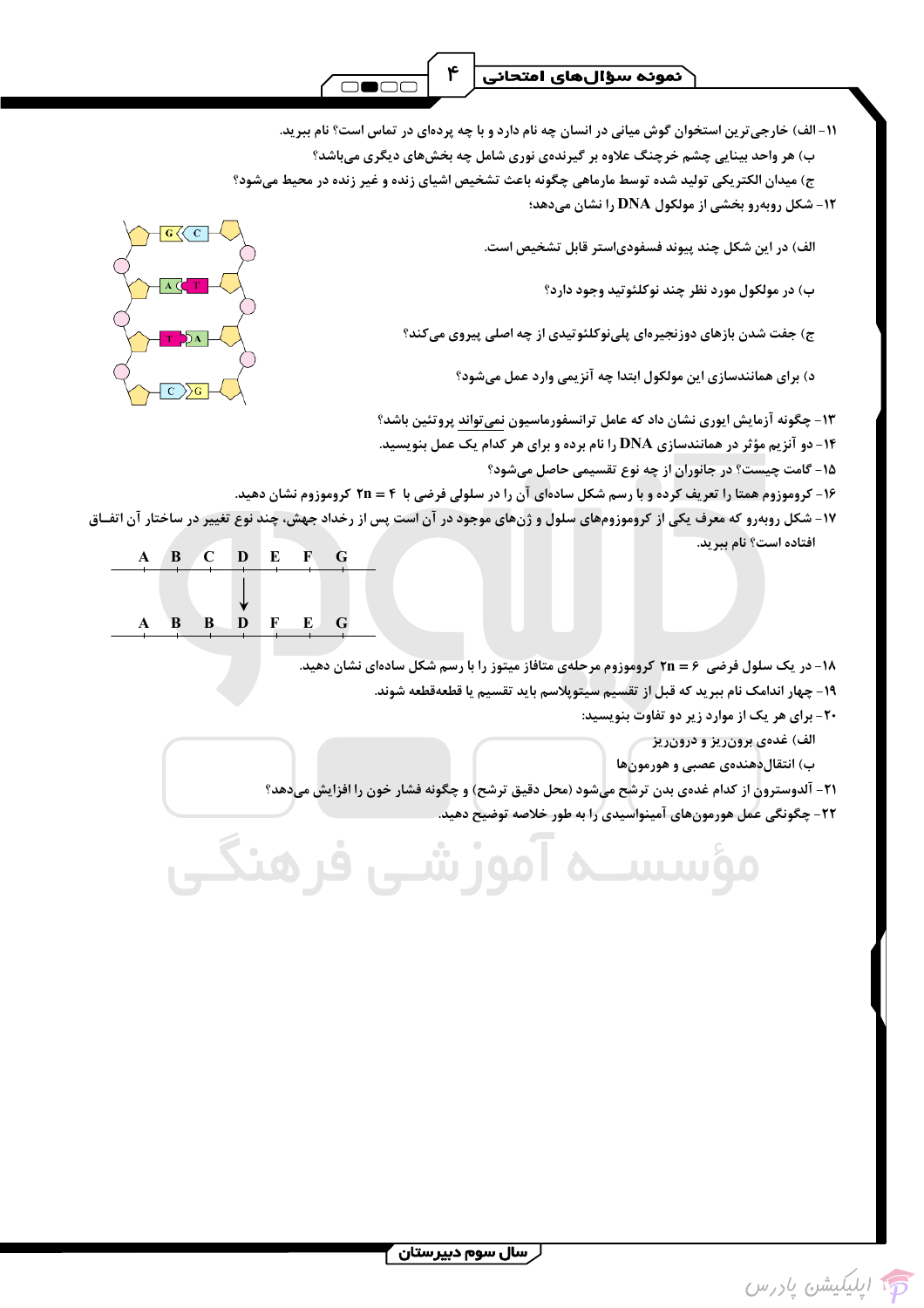



۵





**\ سال سوم دبیرستان**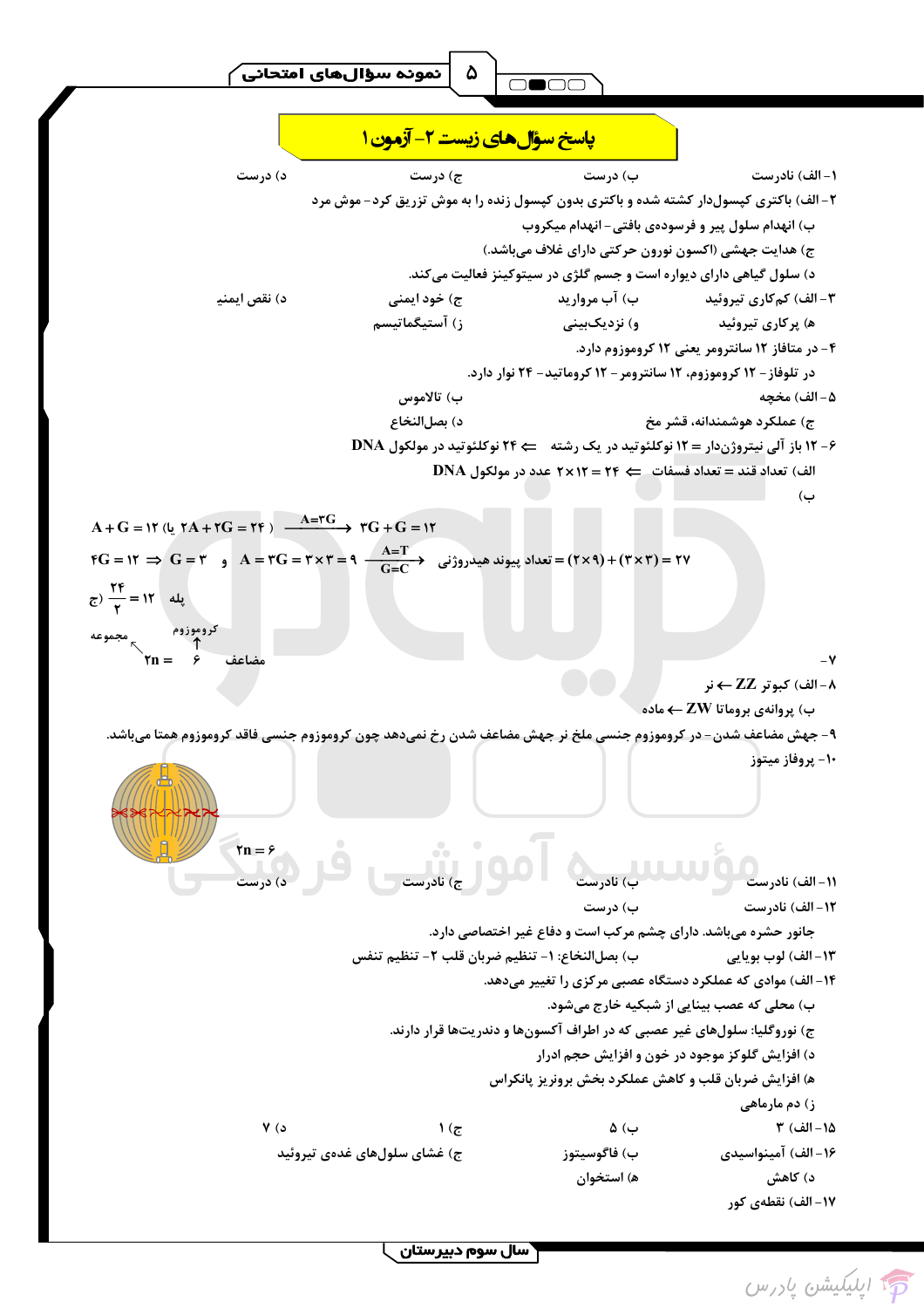ر سال سوم دبیرستان <mark>)</mark>

سلولهای درونریز ترشح میشوند.